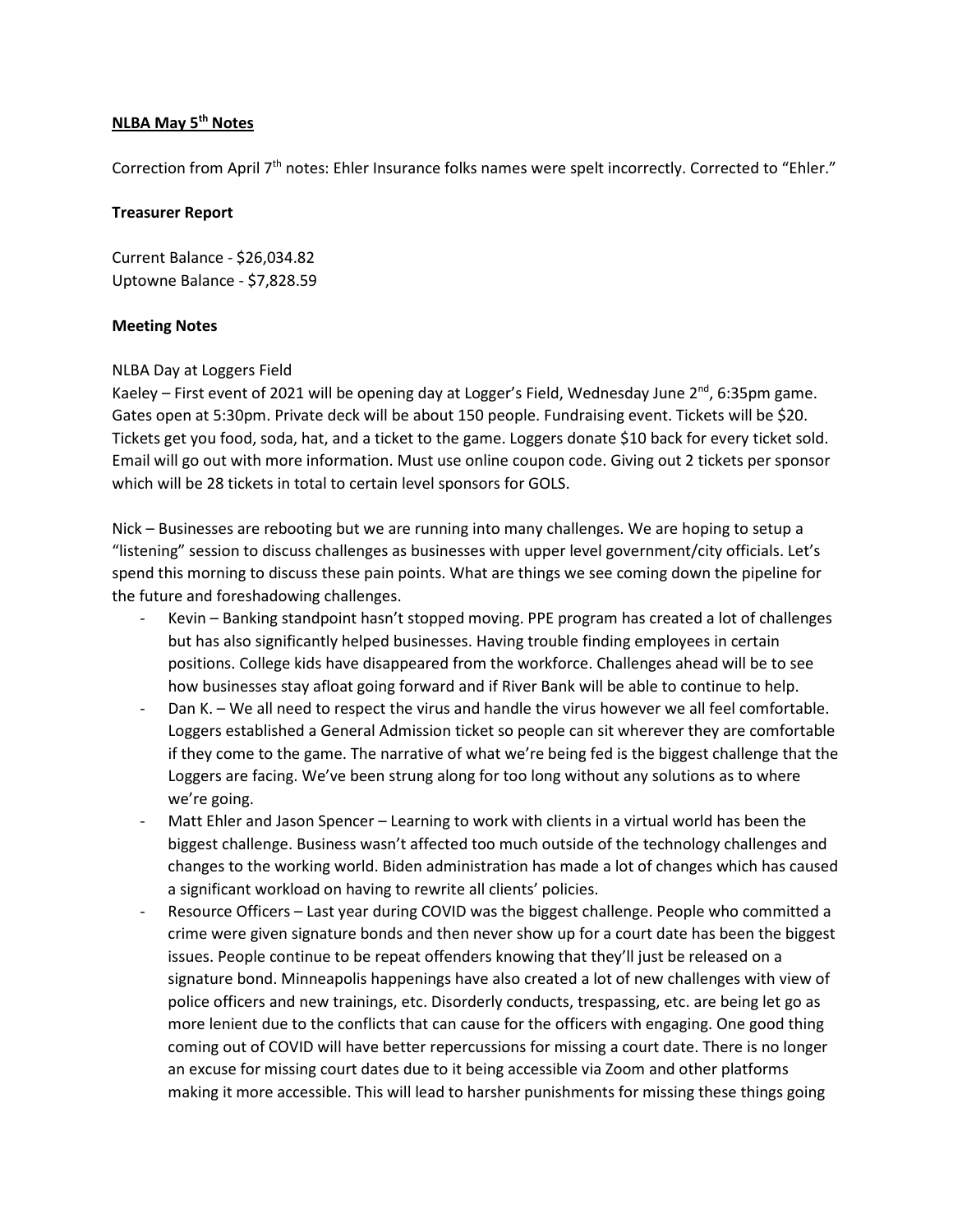forward. Most policing is all being encouraged to just talk and deescalate rather than going hands on for disciplinary actions or arrests.

- Nick Supply chain has been the biggest challenge for Festival Foods. Right now it's cat food. Also struggling with staffing and employment.
- Tim Ehler Sales side of insurance. Adapting to the virtual world has been the biggest challenge. He was used to meeting 1 on 1 with every client in person for so long and now being told to work remotely and from behind a computer.
- Brandon (Johnson & Johnson) supply chain is the biggest challenge for them as well. Concrete is about 36 weeks out. Lumber is 300% right now compared to last year. Needing to plan so far ahead is the biggest challenge with construction.
- Country Inn & Suites Staffing is the main issue and not being able to clean rooms fast enough to turn over those rooms.
- Derek Mueller streaming and technology and adapting to that world has been the biggest challenge in the church world. Navigating that along with people who want to come in person is the biggest challenge. Navigating all of the inconsistencies with people's mindset towards COVID is a big challenge with how everyone responds to it. Rather than giving each other grace and communicating with each other rather than judging each other for how we handle the pandemic.
- Bob Blaschke The medical community is isolating people towards the end of their life from their families. The grief that we're seeing from people not being able to be with their loved ones towards the end of their life is the biggest challenge. Death happens and it's challenging enough but withholding people to see their loved ones is compounding on the pain and grief for people.
- Elaine Property management from commercial properties. Wide array of tenants and hears back from them. The number 1 obstacle today is getting employees and getting people to come back to work when people are making more by sitting at home. Capacity is an additional challenge for her tenants and small businesses. Finding a way to get the voices out there to send a more consistent message would be helpful. Utilizing technology is a major challenge for many people to get used to helping businesses virtually. City hall is a challenge if you're trying to open a business right now. Being closed has challenged all future businesses with getting permits and necessary requirements to open new businesses. Sounds like it will be the fall when the city hall opens back up to the public.
- Kat Getting back outside and getting programs back up and running is a challenge. Navigating all of the different comfort levels from the population and putting on events for people who all have a different opinion on how to handle the pandemic is a challenge. Planning far ahead for events that they're unsure if they can host. Continuing to be flexible with the programs is a must for the City Parks and Red.
- Vicki Navigating the narrative from the media is such a major challenge. Supply chain through businesses. Ramping up tourism when businesses aren't able to be open or short staffed is a major challenge for businesses.
- (Thrivent) well positioned because they were ready for everything to be virtual. They actually had their best year last year. Navigating the challenges of their customers and clients is the hardest part.
- Tammi Events for the brewery and navigating the requirements are one of the biggest challenges. The application process is very challenging with making sure everything is done on